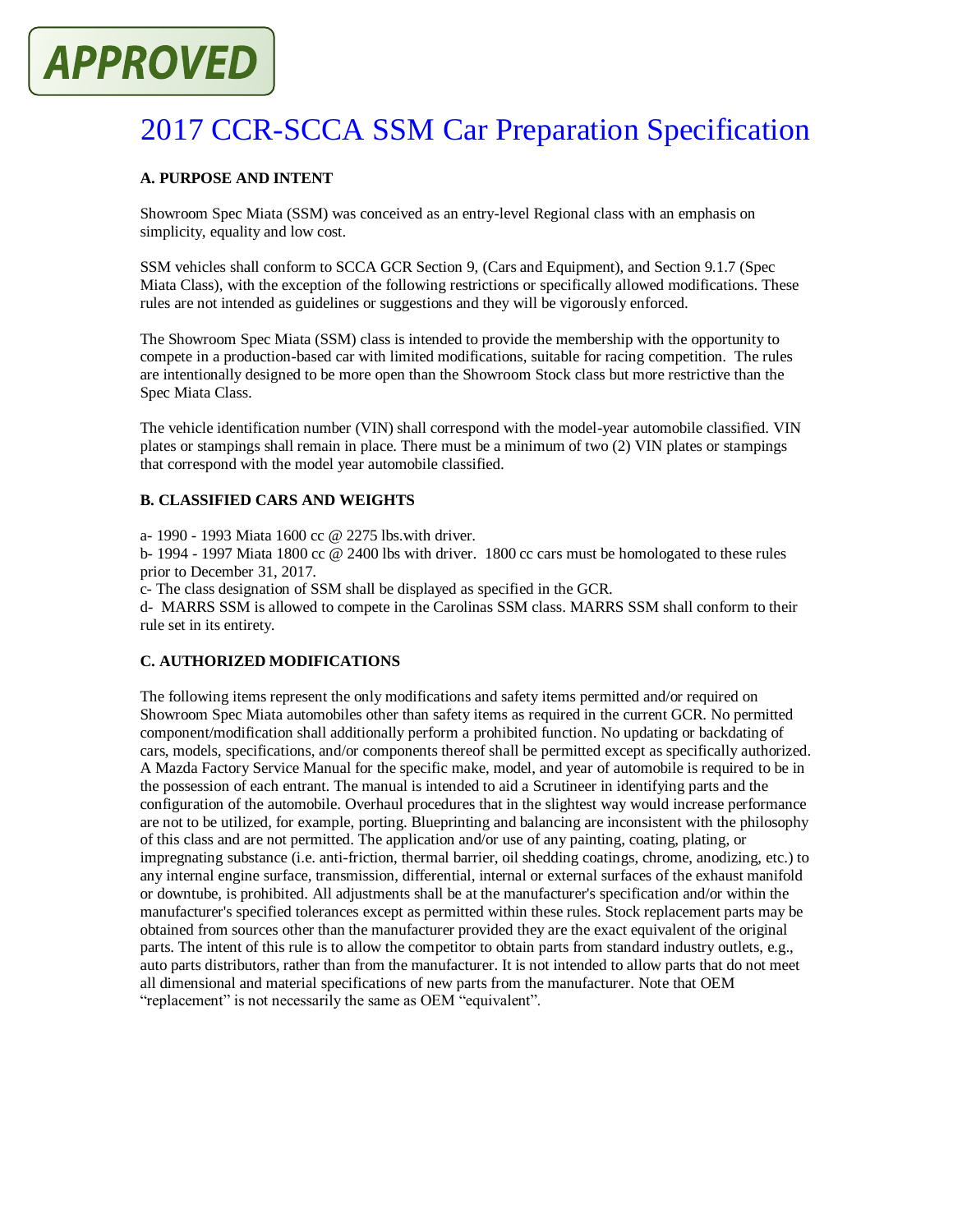#### 1. Engine Modifications

A - Induction System

1 - All air entering the intake tract shall pass through the fuel injection air inlet.

2 – All cars must use the stock air box. An OEM style filter element must be present.

3 - 1600 cc cars shall use and may open and adjust, but not modify, the OEM airflow meter.

4 – 1800 cc cars shall use but not modify the OEM airflow meter.

5 - 1800 cc cars shall use an air restrictor. The throttle restrictor shall be placed between the throttle body and plenum. All intake air shall pass through the restrictor plate. Restrictor plates must be the proper size as listed below, cannot be modified and must be from MAZDASPEED Motorsports Development or SCCA Enterprises. The restrictor plate opening must be centered in the throttle body opening. 6 - Cylinders may be over bored to 3.086" (+0.010" over). Must use the Mazda OEM piston B6Z2-11- SB0C if over bored.

1994 through 1997 1800 cc SSM must use a 45 mm. throttle restrictor. The restrictor shall be MAZDASPEED part # 0000-06-9945 or SCCA Enterprises part # SMRP-45.

#### B - OEM equivalent specifications

Fluid hoses and clamps, oil filters, fuel filters, and belts (fan, alternator, etc.) may be substituted with others of equivalent OEM specifications.

#### C - Fuel System

1 - Unleaded fuel filler trap door and restrictor plate in filler neck may be removed.

2 - Refer to current GCR for permitted fuel specifications and for the required fuel sample acquisition port. 3 – The current GCR Section is further restricted for SSM to limit fuel to a maximum of 94 octane. Fuel must be from a commercially mass marketed supplier (e.g. Sunoco, Exxon, Mobil) or independent mass

marketer (e.g. Sheetz). Limited use race fuels are not permitted. Pump fuel may be purchased at the track.

D - Ignition/Electrical System

1 - Ignition timing is limited to a maximum of 15 degrees BTDC and a minimum of 8 degrees BTDC.

2 - Batteries may be replaced with those of an alternate manufacturer provided they are of similar amp-hour capacity, size, and weight and are fitted in the standard location. Additional battery hold-down devices may be used, and are strongly recommended.

3 - Master cut-off switch may be used and recommended. Installation per current GCR.

4 - Spark plugs are restricted to the:

1.6L - NGK BKR6E-11 (Mazda part number BP03-18-110).

1.8L – NGK BKR5E-11 (Mazda part number BP01-18-110)

5 – Ignition wires are restricted to stock NGK(Mazda part number 0000-18-121A, NGK part number 9160), or Taylor (Mazda part number 0000-10-5301).

# E - Exhaust System

1 - Catalytic converter shall be removed. All other exhaust components will remain OEM stock with the exception of item 2 below.

2 – Exhaust shall be MBS Performance Exhaust for Spec Miata Model # 9093SME. Exhaust is available at <http://mandrelbendingsolutions.com/spec-miata-race-exhaust/> and elsewhere and shall not be modified. Mazdaspeed Motorsports spec exhaust part # 0000-06-54253 (no longer available) as manufactured by Bosal is allowed.

3 - Original exhaust system heat shields may be removed. Heat wrapping of any kind is prohibited.

# F. Clutch System and Flywheel

1 - All cars shall use either the stock OEM pressure plate

for the appropriate model year, or the ACT pressure plate (Mazdaspeed part #0000-

0205401-SS (1.6L cars) or 0000-0205404-AC (1.8L cars). The unmodified pressure plate

shall be bolted directly to the appropriate stock, unmodified flywheel. The 94 model year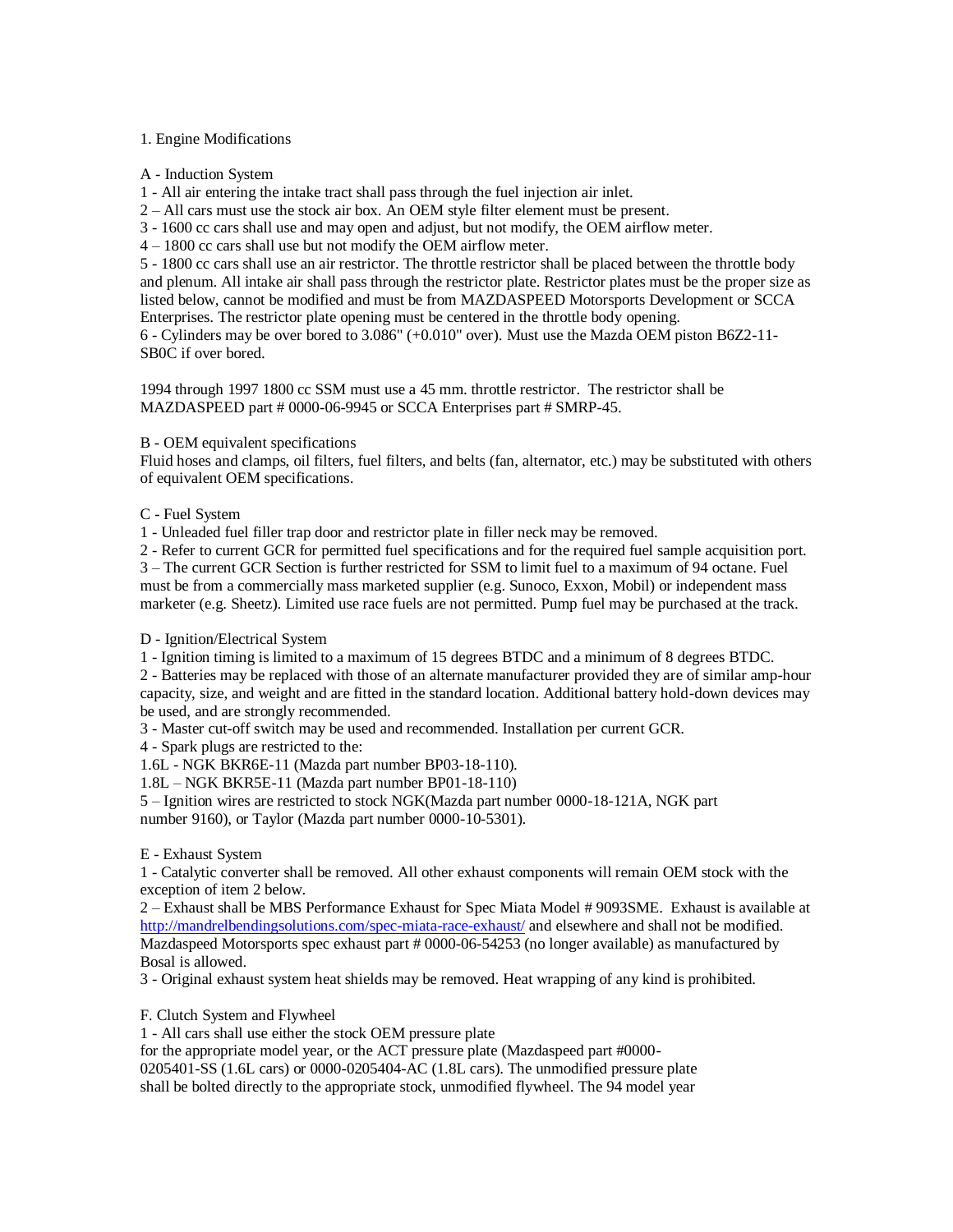may utilize the flywheel from the 95-05 model years. Any clutch disk may be used. Clutch lines may be replaced with steel lines or Teflon lined metal braided hose. 2 - The OEM flywheel may be resurfaced, but the minimum flywheel weight (including the pilot bearing) is 17.6lbs for the 1.6L and 17.1 lbs for the 1.8L.

#### G. Lubricant

1. Any lubricant may be used. Oil additives are unrestricted.

#### H. Camshafts

1. Camshafts shall comply with the Official Spec Miata Camshaft Data as supplied by the SCCA Tech Department.

#### I. Engine claim rule

Engine may be claimed for \$3000.00. This fee includes cost of claimed engine and RR labor for competitor that engine was claimed from.

#### 2. Cooling System

Any radiator may be used, provided it is mounted in the original location, maintains the same plane as the original core and requires no body or structure modifications to install. New openings created by fitting an alternate radiator must be blocked and may not be used for the purpose of ducting air to the engine.

1 - The stock cooling fan shall be maintained. Secondary AC condenser fan may be removed.

2 - The aftermarket radiator shall be modified, if necessary, to mount the stock OEM cooling fan in the original mounting location(s).

a - Thermostats may be modified, removed, or replaced.

b - All cars may install the Upper Radiator Seal, part # NA75-50-OK7A, or close off the same area to create the same effect.

 $c$  - A radiator screen of one-fourth  $(1/4)$  inch minimum mesh may be added in front of the radiator and contained within the bodywork.

d - The factory air conditioning systems may be removed. Items that serve a dual purpose, such as the alternator/air conditioning compressor bracket, may not be substituted.

e - Engine coolant fluid, coolant/heater hoses and clamps may be substituted. Heater core may be bypassed, but it may not be modified or removed. Heater water control valve(s) may be added or substituted.

# 3. Transmission/Final Drive

1 - Transmission and final drive ratios must remain stock for the year of car.

a- Transmissions with part numbers superseding those of the 90-93 transmission may be used.

2 - May use the stock, unmodified viscous limited slip differential or the MAZDASPEED Motorsports

Development limited slip differential, part # QN10-64-A00 (previously TOY1-27-200 & 0000-02- 5501). a - The 90-93 Miatas may convert to the 99-05 differential housing and the 4.3 differential gear ratio from the 99-05 model years. This conversion includes the driveshaft and half-shafts. The original 90-93 model rear suspension uprights must be retained.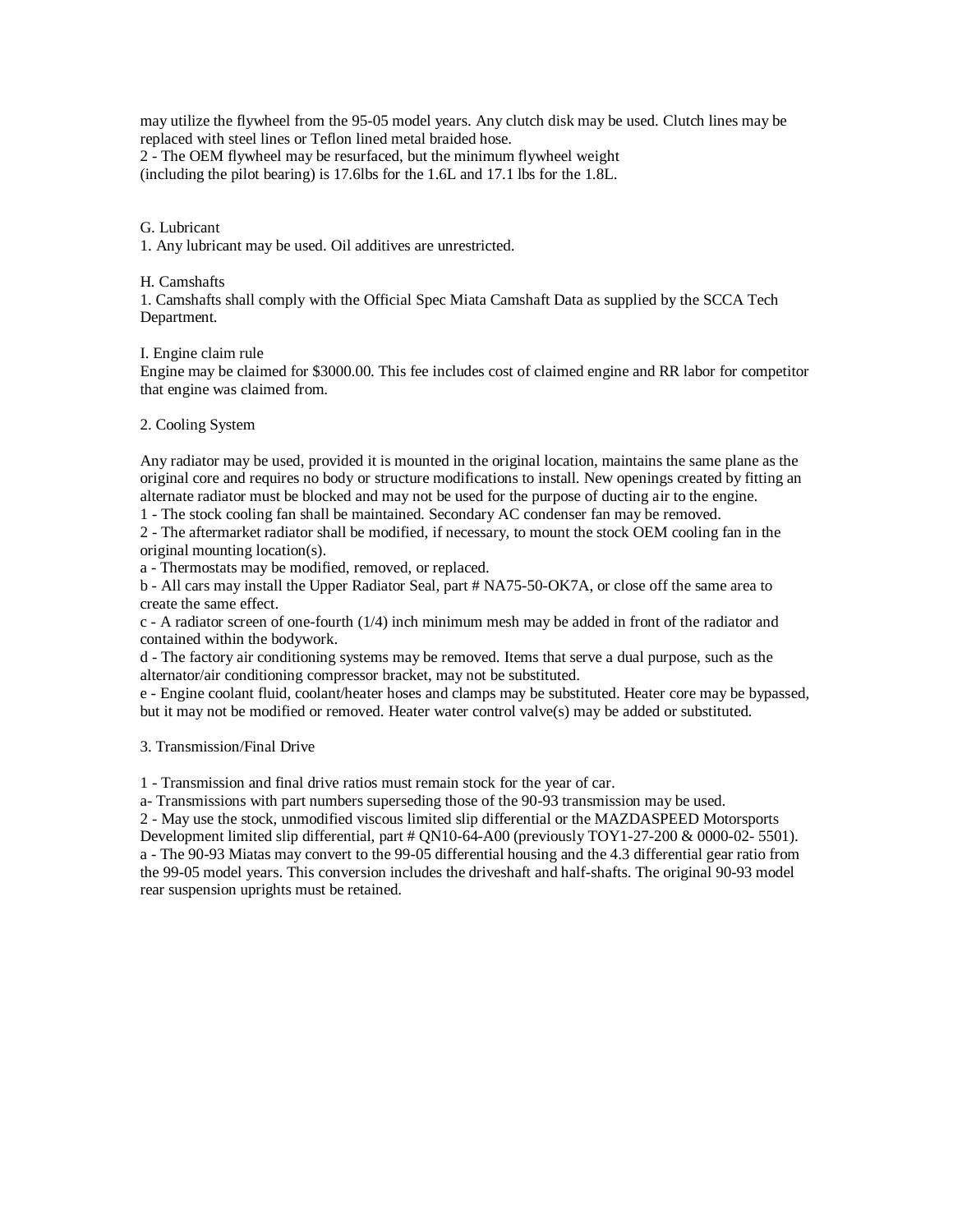4. Chassis

Suspension modifications are limited to the addition of the MAZDASPEED Motorsports Development "Spec Miata kit" and those modifications detailed in this area. a - MAZDASPEED Motorsports Development Spec Miata kit. 1990-93 1.6 DOHC K-SPEC-M5-SUSP 1994-97 1.8 DOHC K-SPEC-M5-SUS8 The following is a breakdown of components supplied within these kits. All parts numbers are MAZDASPEED Motorsports Development parts numbers. No substitution of parts is allowed. The kits must be used in their entirety. 1 - Shocks Front Bilstein part # 0000-04-5225-BL Rear Bilstein part # 0000-04-5226-BL 2 - Springs Front Eibach ERS 700 lbs/6" part # 0000-04-9700-06 Rear Eibach ERS 325 lbs/7" part # 0000-04-9325-07 3 - Coil-Over kit Front/Rear part # 0000-04-5402AW The originally supplied Mazdaspeed coil-over kit Part # 0000-04-5402 manufactured by Ground Control is grandfathered. 4 - Anti-Roll Bars 1600 cc: Eibach kit – part # 0000-04-5302-EB Front 24mm Adjustable Rear, 15mm Adjustable 1800 cc: Eibach kit – part # 0000-04-5303-EB Front 27mm non-Adjustable Rear 15mm Adjustable b - All cars shall use the unmodified Mazdaspeed bump stop part # 0000-04-5993AW. Cars built with the original procedure of welding a 63.5 mm centering ring to the outside diameter of 58 mm are grandfathered if the logbook was issued prior to 01/01/2003. c - Sub-frame braces may be updated to stock 1997 configuration utilizing the MAZDASPEED Motorsports Development Spec Miata kit. d - Anti-roll bar links may be replaced and may be adjustable, but the attachment points must remain stock. The control arms and specified anti-roll bar may not be modified. One end of the sway bar(s) may be disconnected as a suspension tuning aid. The bar must remain in place and be solidly attached to the suspension on one end. e - Suspension alignments - caster and toe are unrestricted within the limits of the unmodified factory adjustments. Minimum ride height is unrestricted. Camber: Front: Maximum 2.5 degrees negative Rear: Maximum 3.0 degrees negative f - No relocation or reinforcement of any suspension component or mounting points is permitted.  $g$  - Hardware items (nuts  $\&$  bolts) may be replaced by similar items performing the same fastening function(s). h - Manual or power steering racks may be used. Power steering racks may be converted to manual by removing all power steering components. i - Towing eyes per current GCR Section are required. Stock towing eyes may be modified or replaced. j - Hubcaps and wheel trim shall be removed. k - All chassis/structural/electrical repairs, if performed, shall be in concurrence with factory procedures, specifications, and dimensions. Unless specifically authorized by the manufacturer for repair or allowed by these rules, no reinforcement, i.e., seam welding, material addition, etc., is permitted

# 5. Brakes

1 - Backing plates and dirt shields may be removed.

2- Brake lines may be replaced with steel lines or Teflon lined metal braided hose.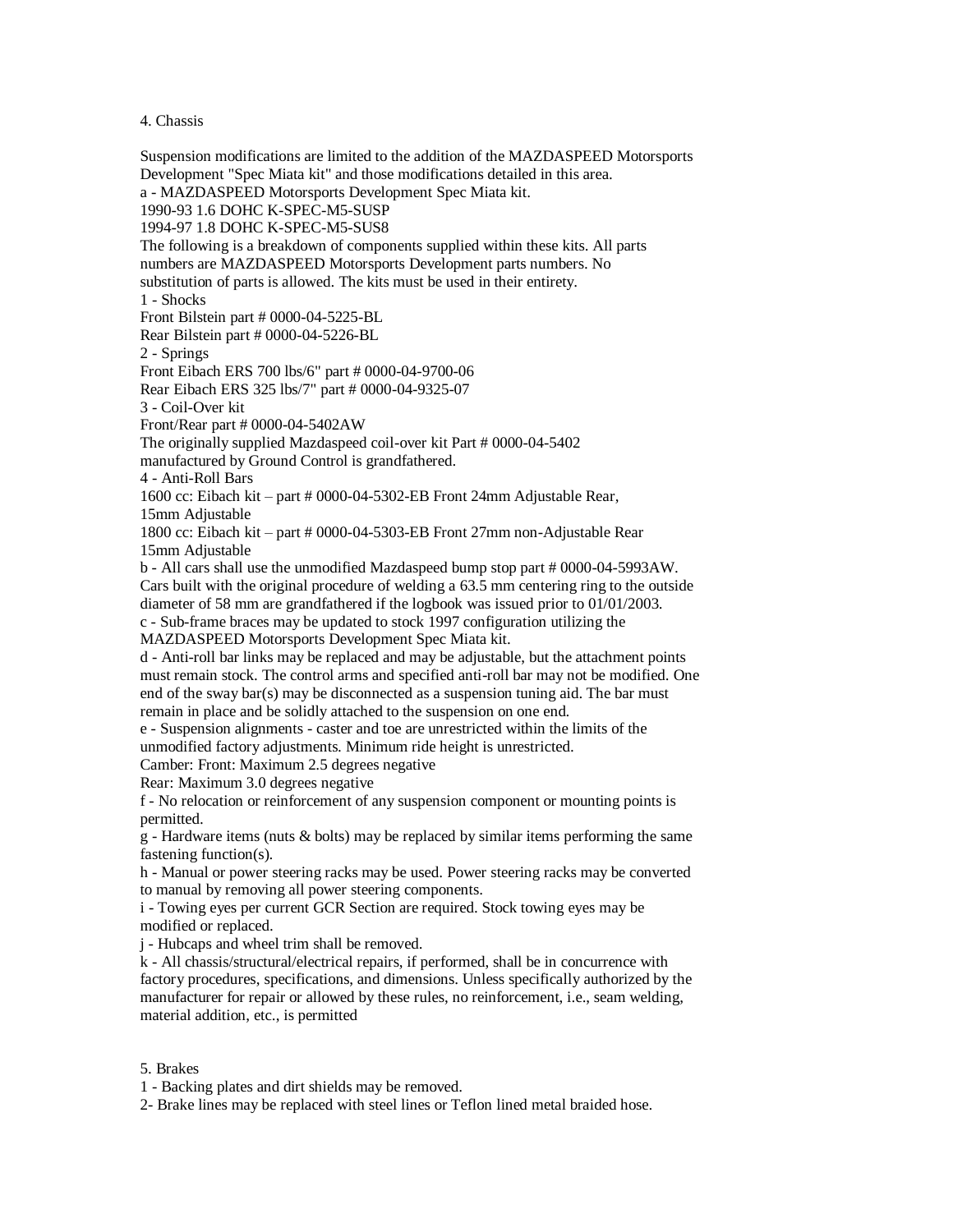3- Cars with antilock braking systems must have the system disabled or removed as specified in current GCR.

4- Parking brake mechanisms and actuating components may be removed.

5- Brake pads and brake fluid are unrestricted

#### 6. Wheels/Tires

All wheels must be used in matched sets of 4 and may be used within the following limitations:

a - Required rim diameter is fifteen (15) inches by seven (7) inches width.

b - Minimum weight of wheel shall be 13 lbs. Spacers are permitted providing the end result offset is either 30mm or 25mm. All four wheels must have identical offset.

c - All wheels must be one-piece metal castings (not multi-piece wheels, bolted, riveted or welded together).

d - After market wheel studs are permitted.

e - The spec tire is the Toyo RA1 205-50-15, shaved or unshaved.

f - Tire tread (that portion of the tire that contacts the ground under static conditions) shall not protrude beyond the fender opening when viewed from the top perpendicular to the ground. To determine compliance, the vehicle should be rolled through a powdered substance, as raced with driver, in order to indicate the tire tread contact patch under static conditions.

#### 7. Body/Structure

a - Fenders and wheel openings shall remain unmodified. It is permitted to roll under or flatten any interior lip on the wheel opening for tire clearance. Non-metallic inner fender liners may be removed.

b - Body repair shall be performed using every reasonable effort to maintain stock body contours. Any body repair modification having as its purpose increased clearance is prohibited. Cars shall meet the requirements of current GCR Section, Vehicle Preparation, at all times.

c - No air dams, wings, or spoilers are allowed other than the "R" package Miata chin spoiler provided it is mounted in the OEM location.

d - Windshield Clips/Rear Window Straps per current GCR Section are permitted and recommended.

e - Convertible tops and attaching hardware shall be completely removed. Cars may compete with the Mazda factory detachable hard top or Snug Top in place (latches shall be replaced with positive fasteners), but it is not mandatory. When no top is used, driver shall wear arm restraints, and the cage must meet the helmet clearance rule.

f - Body side moldings, rocker panel moldings, and wheel opening trim pieces may be removed.

g - The plastic trim on the hood may be removed.

h - Hood and trunk clips are permitted. Stock hood latches and trunk latches may be disabled or removed.

i - Ducting may be added to provide fresh air to the driver compartment. This ducting shall be located in the driver and/or passenger vent window area with no modifications to the bodywork.

j - To improve driver exit through the window area, the driver vent window and vent window supports may be removed. If removed, ducting may be in the passenger side vent window only.

k - Radio antennas may be removed. Antennas for two-way radios may be added.

#### 8. Driver/Passenger Compartment/Trunk

a - The driver's seat shall be replaced with a one-piece bucket-type race seat. All seat mountings shall be reinforced. Factory seat tracks/brackets may be modified, reinforced, and/or removed to facilitate replacement mountings provided they perform no other function. The OEM passenger seat must be removed, but a replacement seat meeting the specifications of the driver seat may be substituted. b - Any steering wheel, except wood rimmed types, and its required mounting modifications may be used. Any shift knob may be used.

c - Gauges and instruments, including data systems, may be added, replaced, or removed. They may be installed in the original instrument(s) location using a mounting plate(s), or any other location using a secure method of attachment. The vehicle's "Check Engine" light shall remain functional. Other than